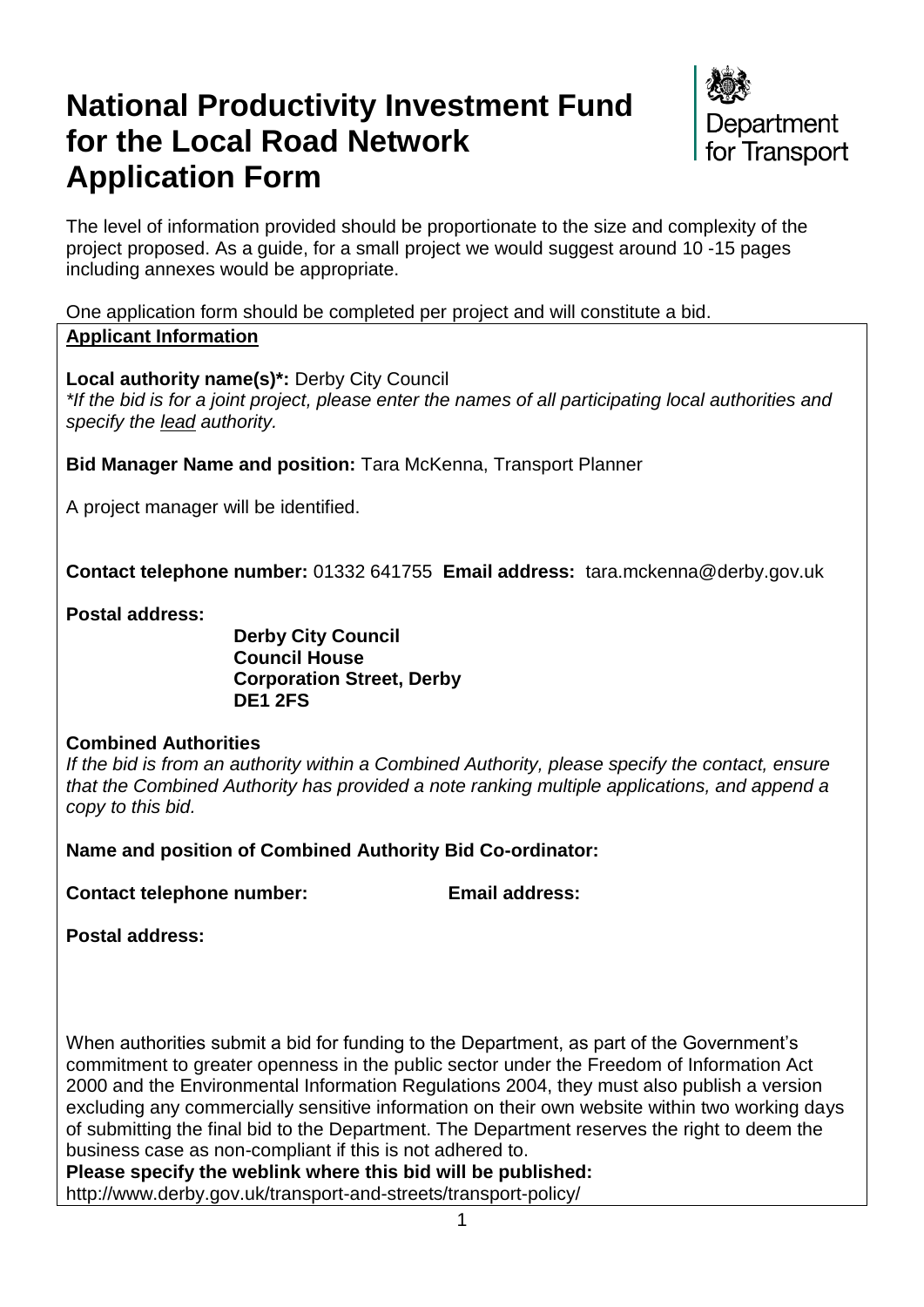# **SECTION A - Project description and funding profile**

#### **A1. Project name:** Derby Bus Station Extension

A2 : Please enter a brief description of the proposed project (no more than 50 words) **To extend the bus station building providing additional waiting area within the interchange facility and 9 additional bus bays to accommodate new/increased services from new housing sites. The scheme includes additional space for buses entering the concourse to remove congestion from the highway network.** 

A3 : Please provide a short description of area covered by the bid (no more than 50 words)

**The bus station is in the city centre adjacent to commercial/leisure facilities and important employment sites. The bus network provides local accessibility linking outlying residential areas to the city centre and regionally to the airport and planned HS2 station. The bus network will expand across the Derby Urban Area to accommodate housing growth.**

OS Grid Reference: **SK35580 36204** Postcode: **DE1 2AY**

Please append a map showing the location (and route) of the project, existing transport infrastructure and other points of particular relevance to the bid, e.g. housing and other development sites, employment areas, air quality management areas, constraints etc.

| A4. How much funding are you bidding for? (please tick the relevant box): |             |
|---------------------------------------------------------------------------|-------------|
| <b>Small project bids</b> (requiring DfT funding of between £2m and £5m)  | $\boxtimes$ |
| <b>Large project bids</b> (requiring DfT funding of between £5m and £10m) |             |

|                 |           |  | A5. Has any Equality Analysis been undertaken in line with the Equality Duty? |
|-----------------|-----------|--|-------------------------------------------------------------------------------|
| $\boxtimes$ Yes | $\Box$ No |  |                                                                               |

**A6.** If you are planning to work with partnership bodies on this project (such as Development Corporations, National Parks Authorities, private sector bodies and transport operators) please include a short description below of how they will be involved.

**Strategic Bus Partnership meetings are held quarterly. Bus operators are co-located at the bus station interchange and regular consultation and exchange of information already takes place. Regular consultation particular to the project will be established. We will work in partnership with developers and neighbouring authorities to implement the project.**

## **A7. Combined Authority (CA) Involvement**

Have you appended a letter from the Combined Authority supporting this bid?  $\Box$  Yes  $\Box$  No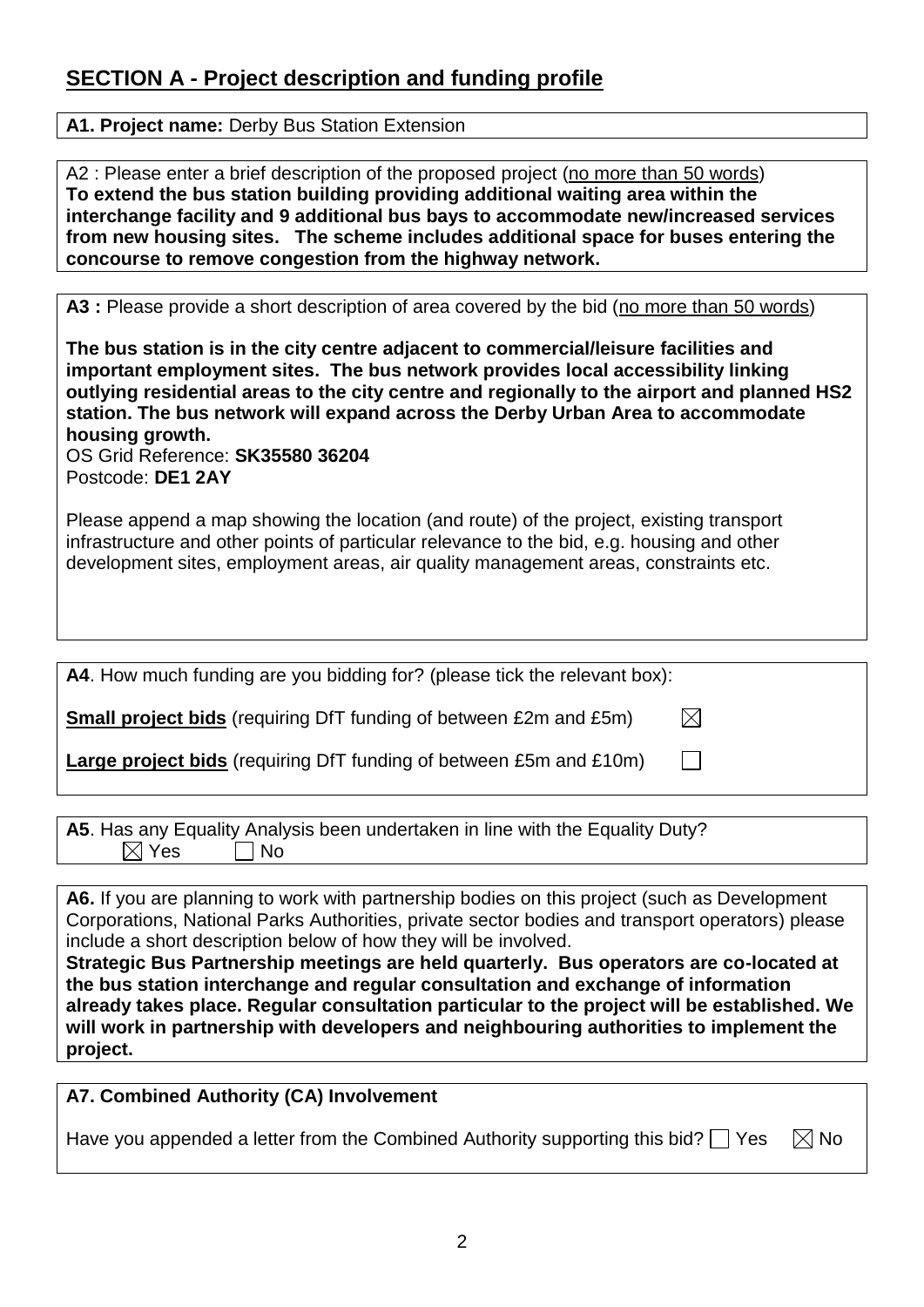| A8. Local Enterprise Partnership (LEP) Involvement and support for housing delivery                                                                                 |
|---------------------------------------------------------------------------------------------------------------------------------------------------------------------|
| Have you appended a letter from the LEP supporting this bid? $\boxtimes$ Yes<br>No                                                                                  |
| For proposed projects which encourage the delivery of housing, have you appended supporting<br>evidence from the housebuilder/developer?<br>$\boxtimes$ Yes<br>  No |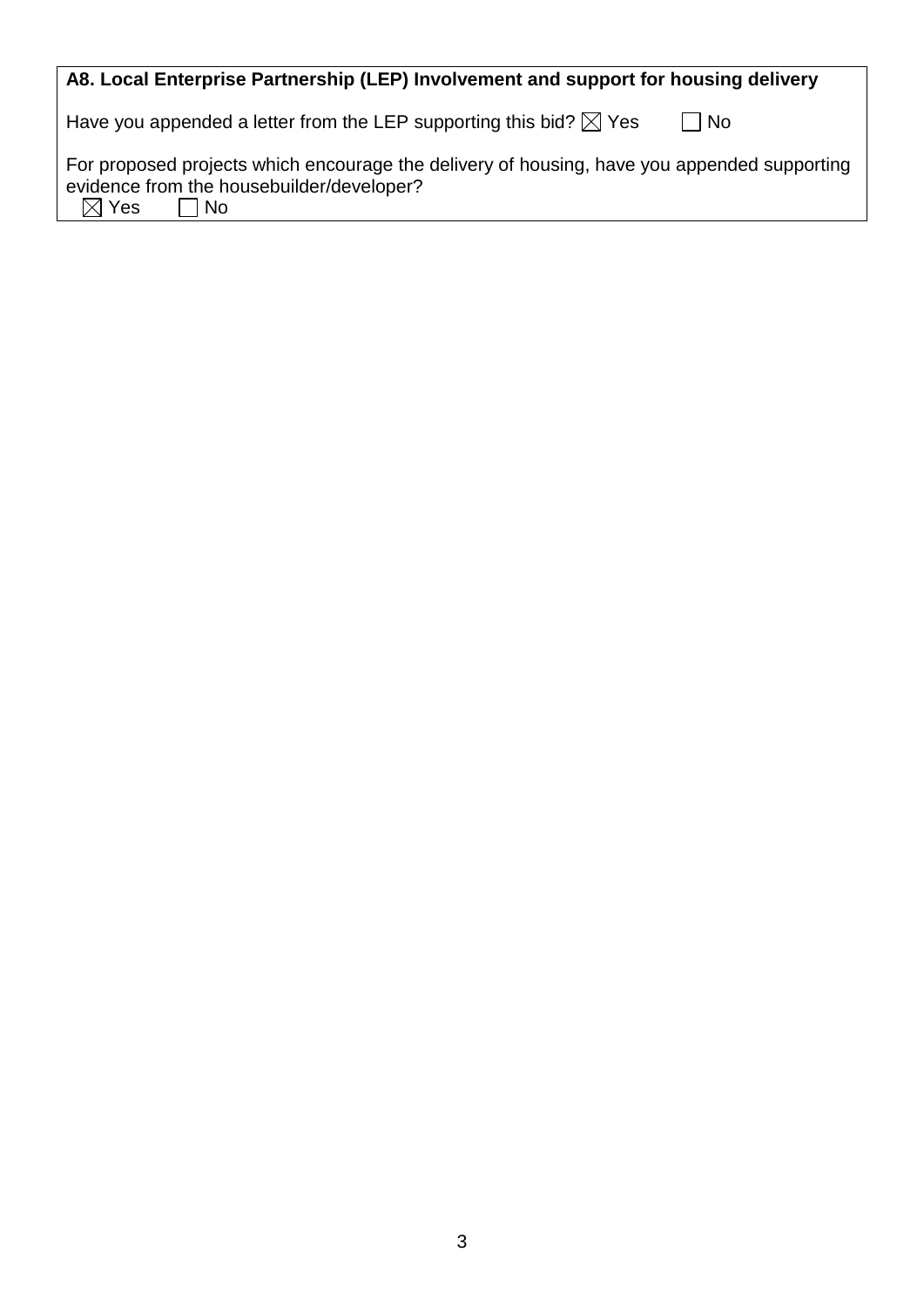# **SECTION B – The Business Case**

| <b>B1: Project Summary</b>                                                                                                                                                           |
|--------------------------------------------------------------------------------------------------------------------------------------------------------------------------------------|
| Please select what the project is trying to achieve (select all categories that apply)                                                                                               |
| <b>Essential</b><br>$\boxtimes$ Ease urban congestion<br>$\boxtimes$ Unlock economic growth and job creation opportunities<br>$\boxtimes$ Enable the delivery of housing development |
| <b>Desirable</b><br>Improve Air Quality and /or Reduce CO2 emissions<br>Incentivising skills and apprentices                                                                         |
| $\boxtimes$ Other(s), Please specify – Support regeneration of city centre and improve accessibility for<br>residents of new housing development.                                    |
|                                                                                                                                                                                      |
| <b>B2</b> : Please provide evidence on the following questions (max 100 words for each question):                                                                                    |

a) What is the problem that is being addressed?

**The Derby Urban Area is set to grow by 18,000 new homes up to 2028. Bus travel is a sustainable alternative to the private car, essential for accessibility within the city. The existing bus station is very busy already accommodating over 500,000 departures per year and is operating at capacity; this can result in congestion within the concourse and back out on to adjacent highway network. A number of services already terminate on street, this creates congestion on city centre streets and there is no opportunity to increase the frequency of on street services. Passengers using these services do not benefit from the interchange facility.** 

What options have been considered and why have alternatives been rejected? **Doing nothing is not an option. If residents of new housing sites are to have access to a range of facilities a bus service is essential. It is a long term strategy LTP3 2011-2016 to invest in measures to support people who choose to travel by sustainable modes and to continue to develop our bus interchange. A do minimum option would be to accommodate more services on street; however, there is no available kerb space in accessible city centre locations to accommodate further services or to increase the frequency of existing services using on street stops.** 

b) What are the expected benefits/outcomes? For example, could include easing urban congestion, job creation, enabling a number of new dwellings, facilitating increased GVA. **Benefits include supporting housing growth by providing accessibility, helping manage congestion by providing an alternative to the private car, supporting regeneration of the city centre including providing access to Derby Performance Venue (capacity 5,000) and proposed ice rink and linking housing growth to strategic employment sites. A bus network is important regionally linking Nottingham and Derby and Derby to a HS2 station and East Midlands Airport and important regional employment sites. The project is in line with policies CP23 and 24 of the Derby City Local Plan Part 1 Core Strategy. The proposed bus station will retain a developable area of approximately 3.2 hectares.**

c) Are there are any related activities that the success of this project relies upon? For example, land acquisition, other transport interventions requiring separate funding or consents?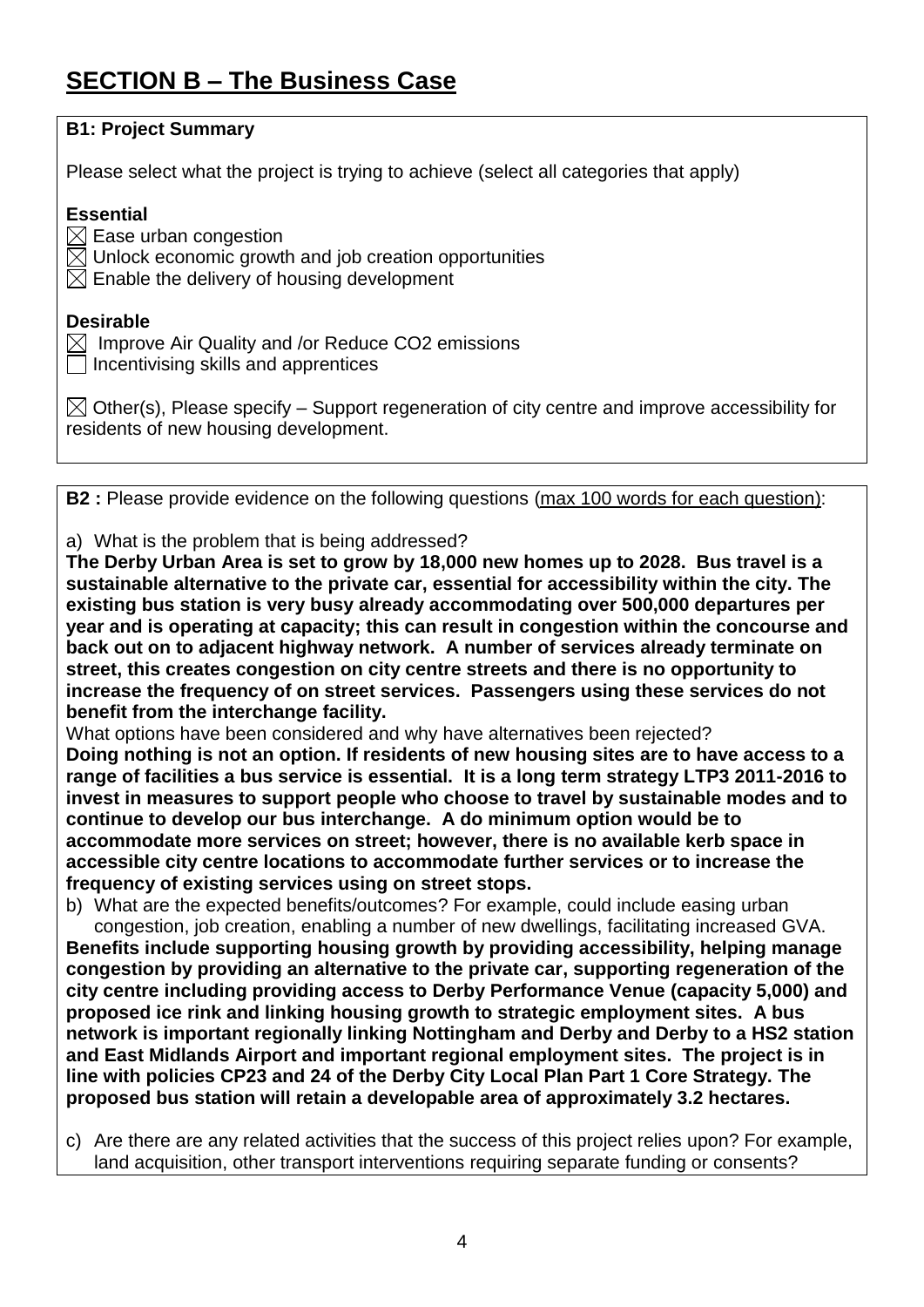**Extension of the bus station would require planning permission. As the land is already in Derby City Council land ownership acquisition/Compulsory Purchase Order will not be required.**

d) What will happen if funding for this project is not secured - would an alternative (lower cost) solution be implemented (if yes, please describe this alternative and how it differs from the proposed project)?

**Without a bus station extension it would be necessary to locate services on street. This would result in congestion and bus services starting/terminating in less accessible locations away from interchange facilities. It may not be possible to provide the number of new services or frequency of services required because of a lack of capacity on street this would have an impact on congestion and accessibility.** 

e) What is the impact of the project – and any associated mitigation works – on any statutory environmental constraints? For example, Local Air Quality Management Zones.

**The bus station is adjacent to the inner ring road Air Quality Management Zone and the network will impact on the Outer Ring Road and the zone A52 around Spondon. Impacts on air quality would be assessed in the business case, it is anticipated that the scheme would have a beneficial effect reducing congestion by providing an alternative to the private car.** 

| <b>B3</b> : Please complete the following table. Figures should be entered in £000s |  |
|-------------------------------------------------------------------------------------|--|
| $(i.e. £10,000 = 10).$                                                              |  |

| Table A: Funding profile (Nominal terms) |         |         |      |
|------------------------------------------|---------|---------|------|
| £000s                                    | 2018-19 | 2019-20 |      |
| <b>DfT funding sought</b>                |         |         | 3600 |
| <b>Local Authority contribution</b>      | 2500    |         |      |
| <b>Third Party contribution</b>          |         |         |      |
| <b>TOTAL</b>                             | 2500    |         | 3600 |
| Notes:                                   |         |         |      |

*1) Department for Transport funding must not go beyond 2019-20 financial year.*

*2) Bidders are asked to consider making a local contribution to the total cost. It is indicated that this might be around 30%, although this is not mandatory.*

**B4 : Local Contribution & Third Party Funding :** Please provide information on the following questions (max 100 words on items a and b):

a) Provide an outline of all non-DfT funding contributions to the project costs, the level of commitment, and when the contributions will become available.

**Local contribution - the land identified for the preferred design was purchased by Derby City Council for £2,500,000. As the construction costs have been estimated at an early stage potential for costs to increase is considered a major risk to the project and will be managed by seeking additional funding from developers and by managing the scope of the project.**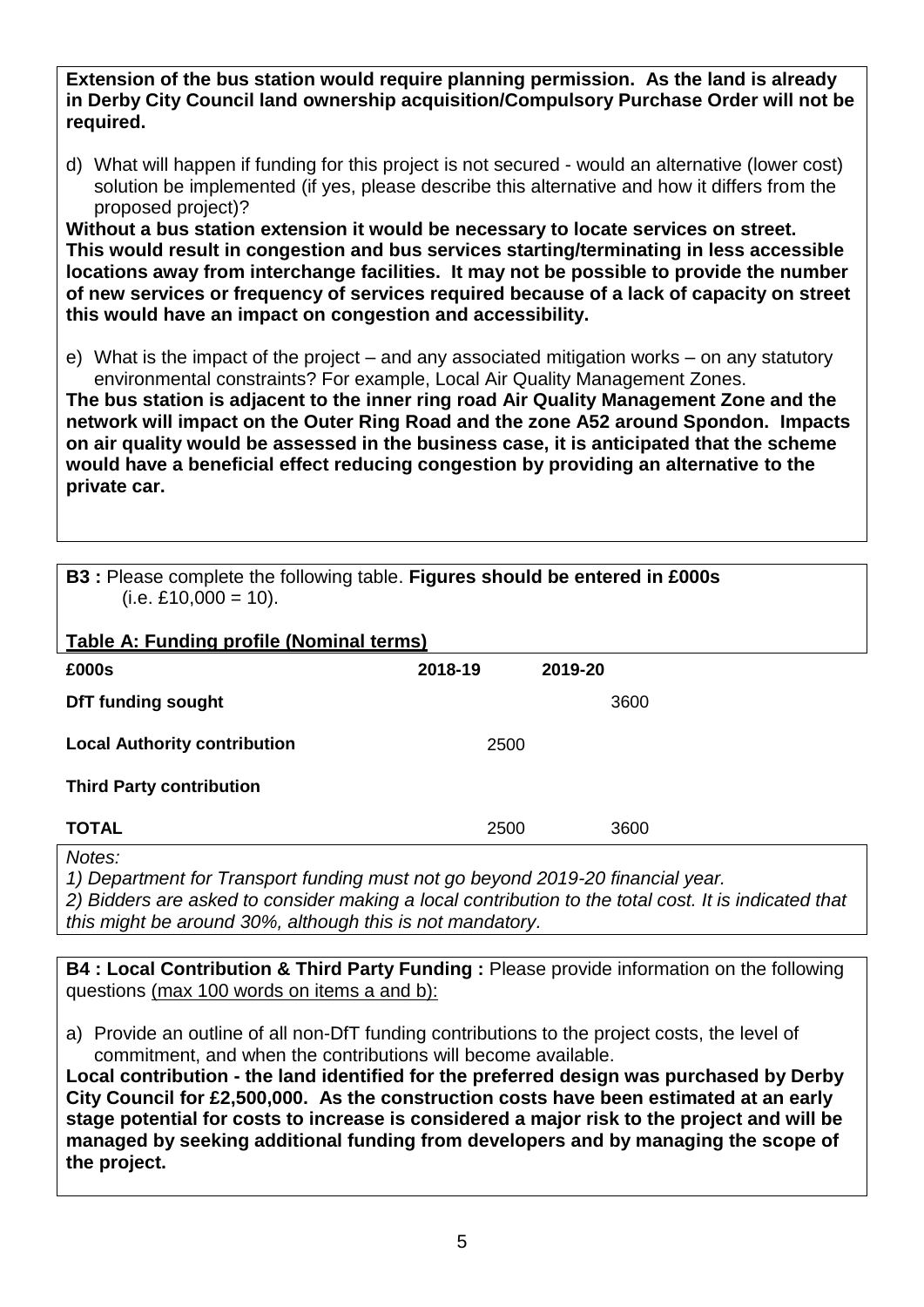#### b) List any other funding applications you have made for this project or variants thereof and the outcome of these applications, including any reasons for rejection. **N/A**

### **B5 Economic Case**

This section should set out the range of impacts – both beneficial and adverse – of the project. The scope of information requested (and in the supporting annexes) will vary, including according to whether the application is for a small or large project.

## **A) Requirements for small project bids (i.e. DfT contribution of less than £5m)**

- a) Please provide a description of your assessment of the impact of the project to include:
- Significant positive and negative impacts (quantified where possible) including in relation to air quality and CO₂ emissions.
- A description of the key risks and uncertainties;
- If any modelling has been used to forecast the impact of the project please set out the methods used to determine that it is fit for purpose

*\* Small projects bids are not required to produce a Benefit Cost Ratio (BCR) but may want to include this here if available.*

b) Small project bidders should provide the following in annexes as supporting material:

Has a **Project Impacts Pro Forma** been appended?  $\boxtimes$  Yes  $\Box$  No  $\Box$  N/A

Has a description of data sources / forecasts been appended?  $\boxtimes$  Yes  $\Box$  No  $\Box$  N/A Has an **Appraisal Summary Table** been appended?  $\boxtimes$  Yes  $\Box$  No  $\Box$  N/A

Other material supporting your assessment of the project described in this section should be appended to the bid.

*\* This list is not necessarily exhaustive and it is the responsibility of bidders to provide sufficient information to demonstrate the analysis supporting the economic case is fit-for-purpose.*

## **B) Additional requirements for large project bids (i.e. DfT contribution of more than £5m)**

- c) Please provide a short description (max 500 words) of your assessment of the value for money of the project including your estimate of the Benefit Cost Ratio (BCR) to include:
- Significant monetised and non-monetised costs and benefits
- Description of the key risks and uncertainties and the impact these have on the BCR;
- Key assumptions including: appraisal period, forecast years, optimism bias applied; and
- Description of the modelling approach used to forecast the impact of the project and the checks that have been undertaken to determine that it is fit-for-purpose.

d) Additionally detailed evidence supporting your assessment, including the completed [Appraisal Summary Table,](https://www.gov.uk/government/publications/webtag-appraisal-tables) should be attached as annexes to this bid. **A checklist of material to be submitted in support of large project bids has been provided.**

Has an Appraisal Summary Table been appended?  $\Box$  Yes  $\Box$  No  $\Box$  N/A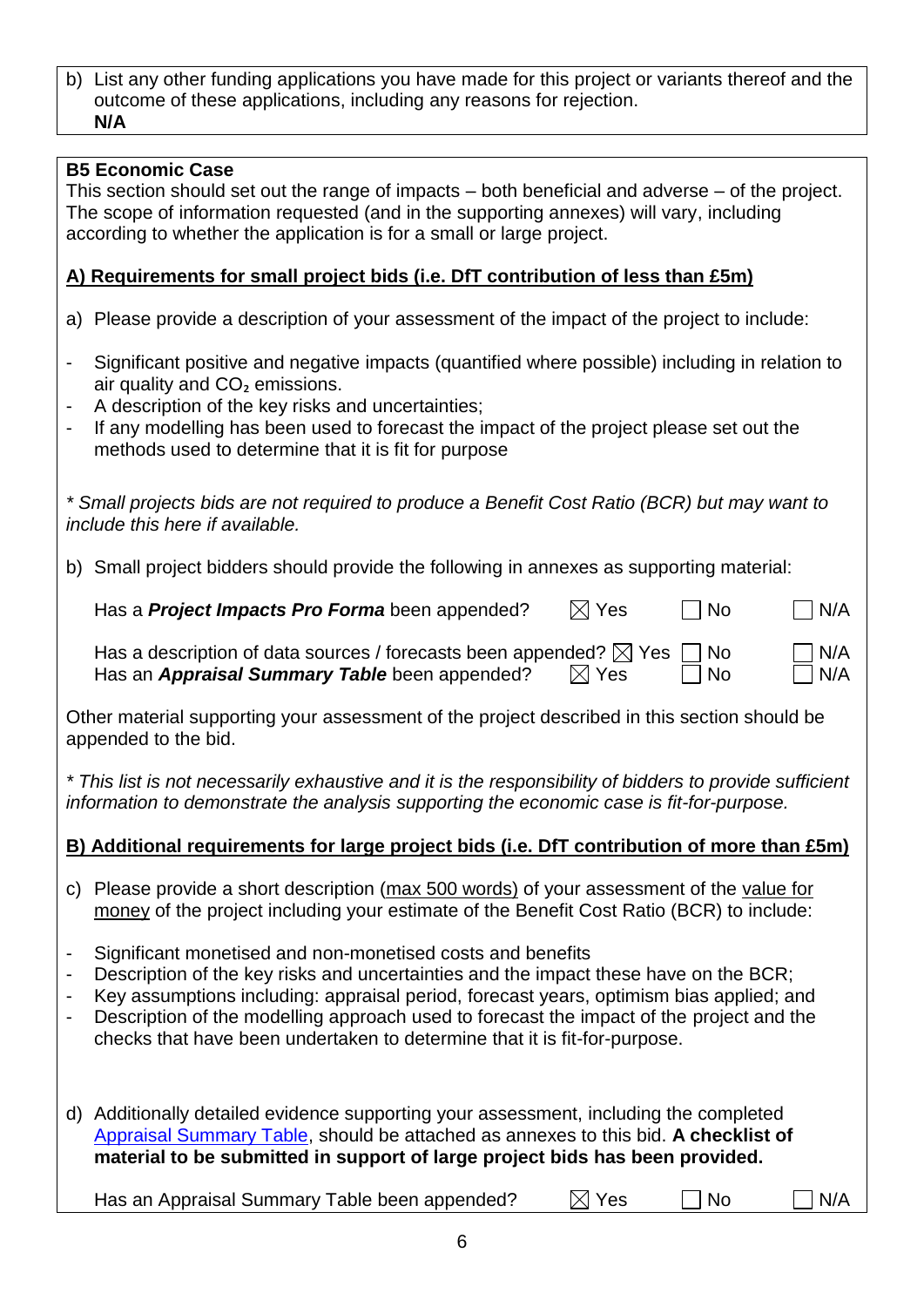- Please append any additional supporting information (as set out in the Checklist). *\*It is the responsibility of bidders to provide sufficient information for DfT to undertake a full review of the analysis.*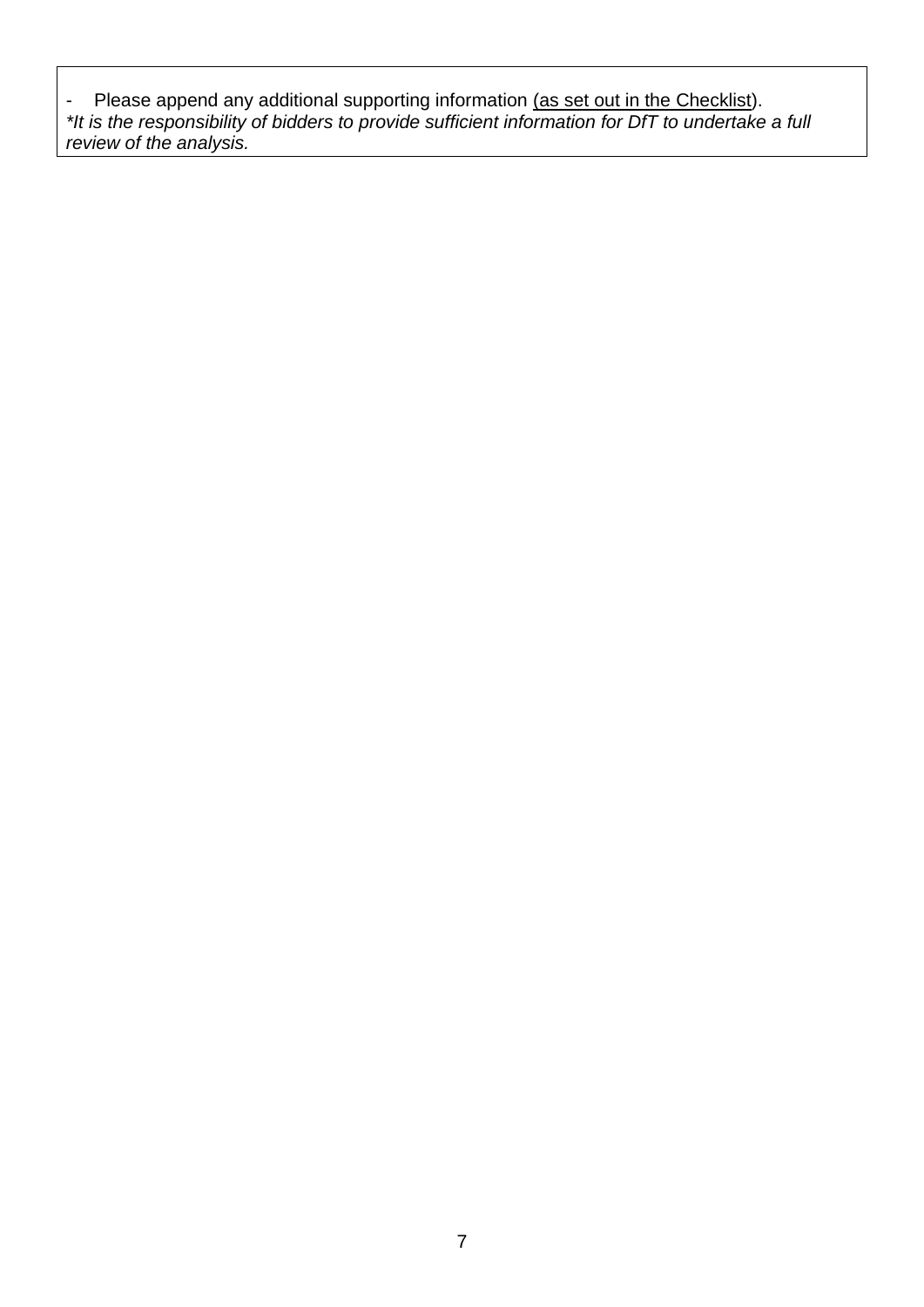| <b>B6 Economic Case:</b> For all bids the following questions relating to <b>desirable criteria</b> should be<br>answered.                                                                                                                                                                                                                                                                                                                                                                                                                                                                                                                                                                                                                                                                                            |
|-----------------------------------------------------------------------------------------------------------------------------------------------------------------------------------------------------------------------------------------------------------------------------------------------------------------------------------------------------------------------------------------------------------------------------------------------------------------------------------------------------------------------------------------------------------------------------------------------------------------------------------------------------------------------------------------------------------------------------------------------------------------------------------------------------------------------|
| Please describe the air quality situation in the area where the project will be implemented by<br>answering the three questions below.                                                                                                                                                                                                                                                                                                                                                                                                                                                                                                                                                                                                                                                                                |
| i) Has Defra's national air quality assessment, as reported to the EU Commission, identified<br>and/or projected an exceedance in the area where the project will be implemented?                                                                                                                                                                                                                                                                                                                                                                                                                                                                                                                                                                                                                                     |
| $\boxtimes$ Yes<br><b>No</b>                                                                                                                                                                                                                                                                                                                                                                                                                                                                                                                                                                                                                                                                                                                                                                                          |
| ii) Is there one or more Air Quality Management Areas (AQMAs) in the area where the project<br>will be implemented? AQMAs must have been declared on or before the 31 March 2017                                                                                                                                                                                                                                                                                                                                                                                                                                                                                                                                                                                                                                      |
| $\boxtimes$ Yes<br><b>No</b>                                                                                                                                                                                                                                                                                                                                                                                                                                                                                                                                                                                                                                                                                                                                                                                          |
| iii) What is the project's impact on local air quality?                                                                                                                                                                                                                                                                                                                                                                                                                                                                                                                                                                                                                                                                                                                                                               |
| $\boxtimes$ Positive<br><b>Neutral</b><br>Negative                                                                                                                                                                                                                                                                                                                                                                                                                                                                                                                                                                                                                                                                                                                                                                    |
| Please supply further details:<br>Derby is one of five cities selected by DEFRA to implement Air Quality interventions and,<br>subject to a revised national AQ plan, possibly implement a chargeable access restriction for<br>part of the city. The bus station is on the edge of a possible charging zone. We have secured<br>DEFRA funding to work in partnership with the local bus operators to obtain significant AQ<br>improvements by changing the bus fleet to cleaner units, and revise timetabling and<br>routing. The public transport network is a critical part of the city's sustainable travel and clean<br>air plans, and the bus station is a critical focal point for accessibility to the central area of the<br>city, helping to reduce total vehicle movements, and reducing $CO2$ and $NO2$ . |
| iv) Does the project promoter incentivise skills development through its supply chain?                                                                                                                                                                                                                                                                                                                                                                                                                                                                                                                                                                                                                                                                                                                                |
| $\boxtimes$ Yes $\quad \Box$ No<br>$\Box$ N/A                                                                                                                                                                                                                                                                                                                                                                                                                                                                                                                                                                                                                                                                                                                                                                         |
| Please supply further details:<br>The City Council prioritises local skill development and apprenticeships, and is a proactive<br>partner with local businesses to ensure skills development and opportunities through the<br>supply chain. The project also supports world leading businesses and is aimed at retaining<br>and adding to high quality employment opportunities.                                                                                                                                                                                                                                                                                                                                                                                                                                      |
| <b>B7. Management Case - Delivery (Essential)</b>                                                                                                                                                                                                                                                                                                                                                                                                                                                                                                                                                                                                                                                                                                                                                                     |
| Deliverability is one of the essential criteria for this Fund and as such any bid should set out,<br>with a limit of 100 words for each of a) to b), any necessary statutory procedures that are<br>needed before it can be constructed.                                                                                                                                                                                                                                                                                                                                                                                                                                                                                                                                                                              |
| a) A project plan (typically summarised in Gantt chart form) with milestones should be included,<br>covering the period from submission of the bid to project completion.                                                                                                                                                                                                                                                                                                                                                                                                                                                                                                                                                                                                                                             |
| $\boxtimes$ Yes<br>Has a project plan been appended to your bid?<br>No                                                                                                                                                                                                                                                                                                                                                                                                                                                                                                                                                                                                                                                                                                                                                |

8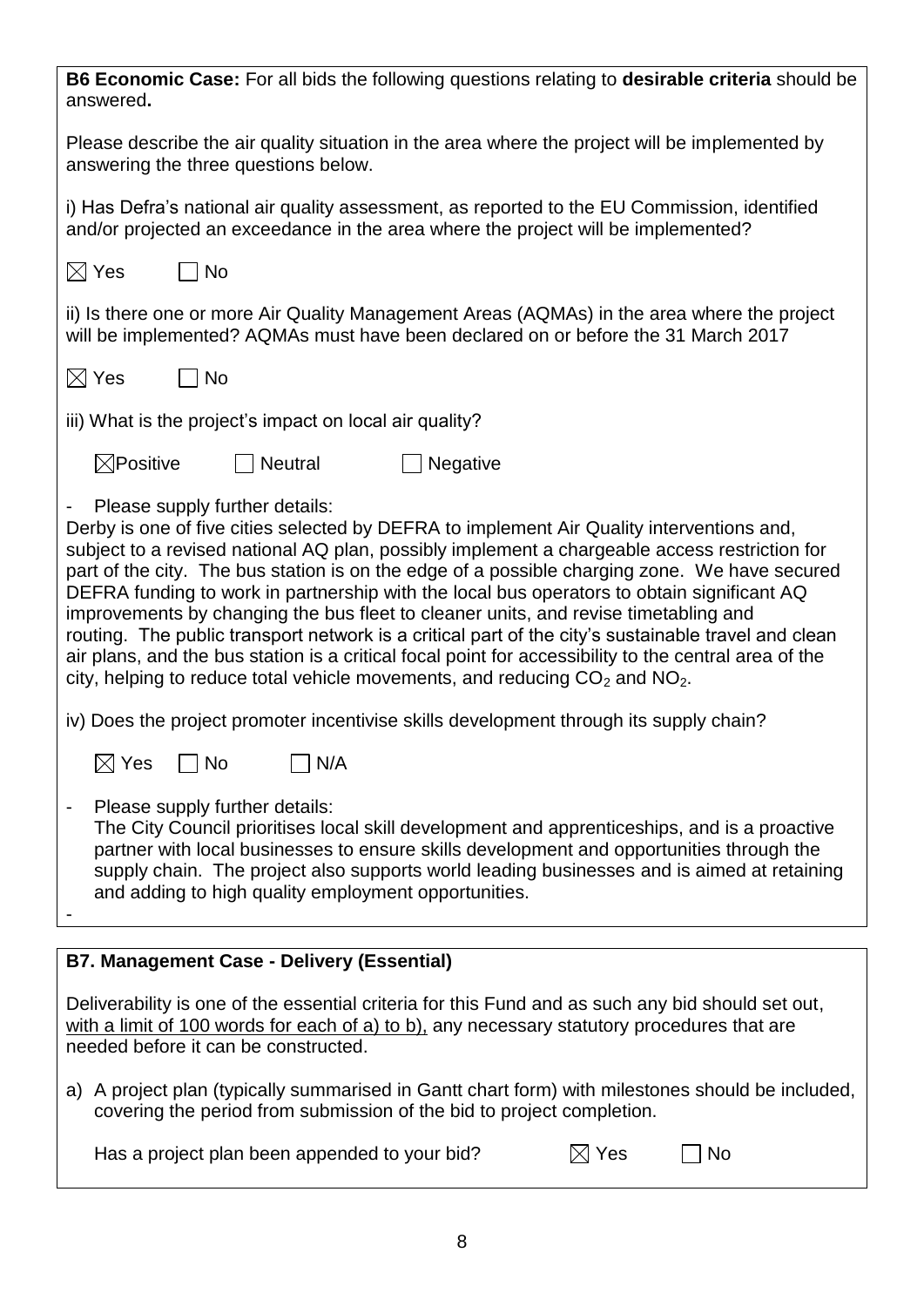| b) If delivery of the project is dependent on land acquisition, please include a letter from the<br>respective land owner(s) to demonstrate that arrangements are in place to secure the land<br>to enable the authority to meet its construction milestones. |                       |  |
|---------------------------------------------------------------------------------------------------------------------------------------------------------------------------------------------------------------------------------------------------------------|-----------------------|--|
| Has a letter relating to land acquisition been appended?<br>l IYes                                                                                                                                                                                            | No.<br>N/A            |  |
| Please provide in Table C summary details of your construction milestones (at least one but<br>C)<br>no more than 6) between start and completion of works:                                                                                                   |                       |  |
| <b>Table C: Construction milestones</b>                                                                                                                                                                                                                       |                       |  |
|                                                                                                                                                                                                                                                               | <b>Estimated Date</b> |  |
| Detailed design complete/planning submitted                                                                                                                                                                                                                   | October 2018          |  |
| <b>Planning application decision</b>                                                                                                                                                                                                                          | February 2019         |  |
| <b>Target Price set and contract signed</b>                                                                                                                                                                                                                   | February 2019         |  |
| <b>Construction Start</b>                                                                                                                                                                                                                                     | <b>April 2019</b>     |  |
| <b>Opening date</b>                                                                                                                                                                                                                                           | <b>March 2020</b>     |  |

#### **Completion of works (if different)**

d) Please list any major transport projects costing over £5m in the last 5 years which the authority has delivered, including details of whether these were completed to time and budget (and if not, whether there were any mitigating circumstances) The following major schemes were completed on time and to budget:

• London Road bridge replacement – an essential scheme to replace a 130 year old road

bridge over the Derby to Birmingham railway to ensure that our network continues to flow • £2.176 million improvement works for 'Better Buses' to tackle barriers which discourage

commuting and business travel by bus in the city between 2012 and 2014. Including 26 key junctions benefitting from bus priority, business engagement to encourage bus travel, multi operator ticketing and bus infrastructure improvements.

A further major highways scheme has been taken through detailed design and full business case – A52 Wyvern Transport Improvement Scheme.

#### **B8. Management Case – Statutory Powers and Consents (Essential)**

a) Please list if applicable, each power / consent etc. already obtained, details of date acquired, challenge period (if applicable), date of expiry of powers and conditions attached to them. Any key dates should be referenced in your project plan.

#### **Council Cabinet gave their approval to approve the submission of a bid to increase capacity at the bus station on 21 June 2017.**

b) Please list if applicable any outstanding statutory powers / consents etc. including the timetable for obtaining them.

**Planning permission will be sought on completion of detailed design October 2018 with a decision anticipated February 2019.**

## **B9. Management Case – Governance (Essential)**

Please name those who will be responsible for delivering the project, their roles (Project Manager, SRO etc.) and responsibilities, and how key decisions are/will be made. An organogram may be useful here.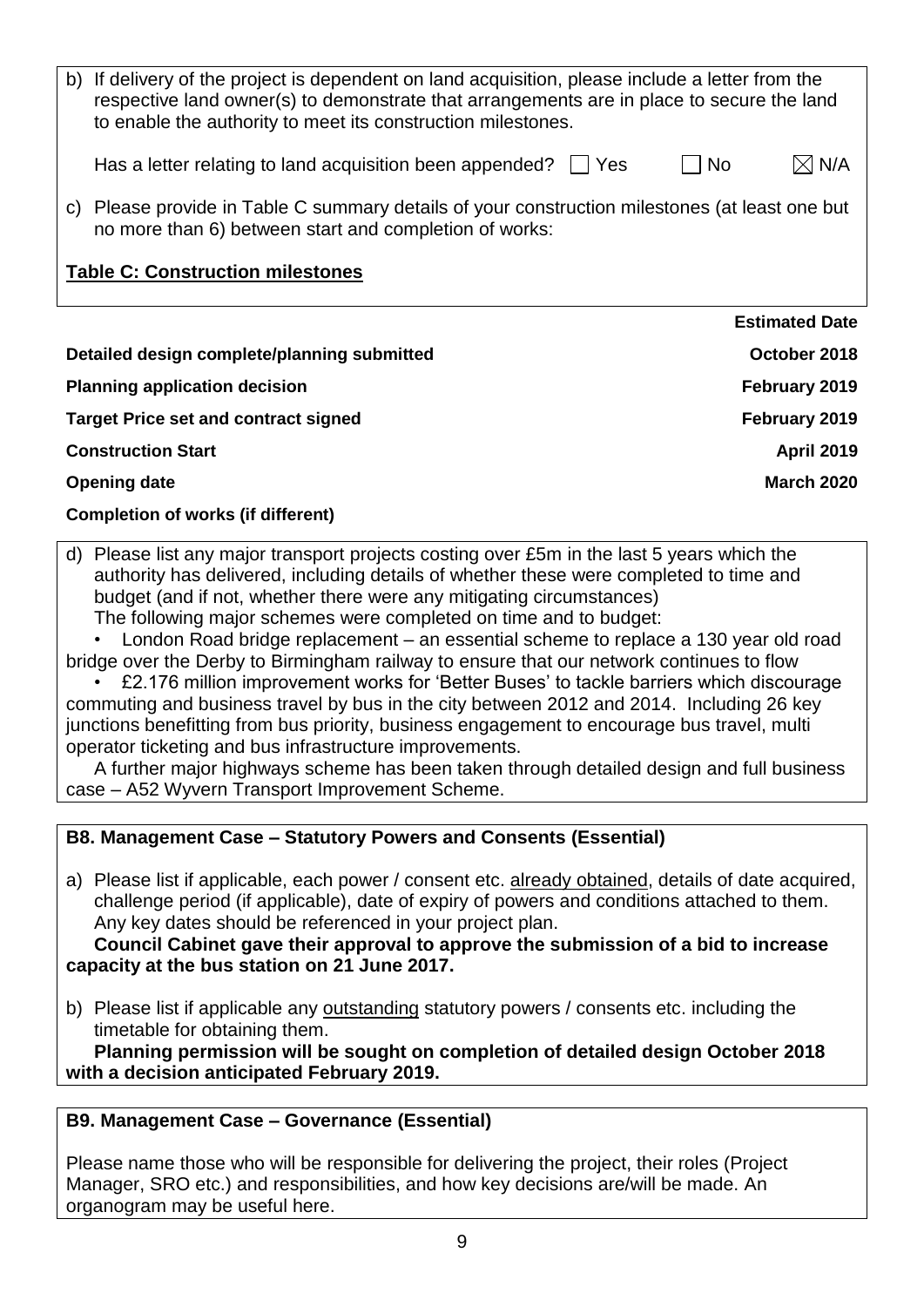**Project governance is established within Derby City Council and the same governance would be used as for major transport scheme A52 Wyvern Transport Improvement Scheme. Scheme approvals would be sought from Council Cabinet as required and the scheme would be managed under the Highways and Transportation Work Programme. Updates and key decisions would be reported to/made by Infrastructure Board. An SRO and Project Manager would be appointed to manage the project day to day and ensure it progresses on time and to budget.**

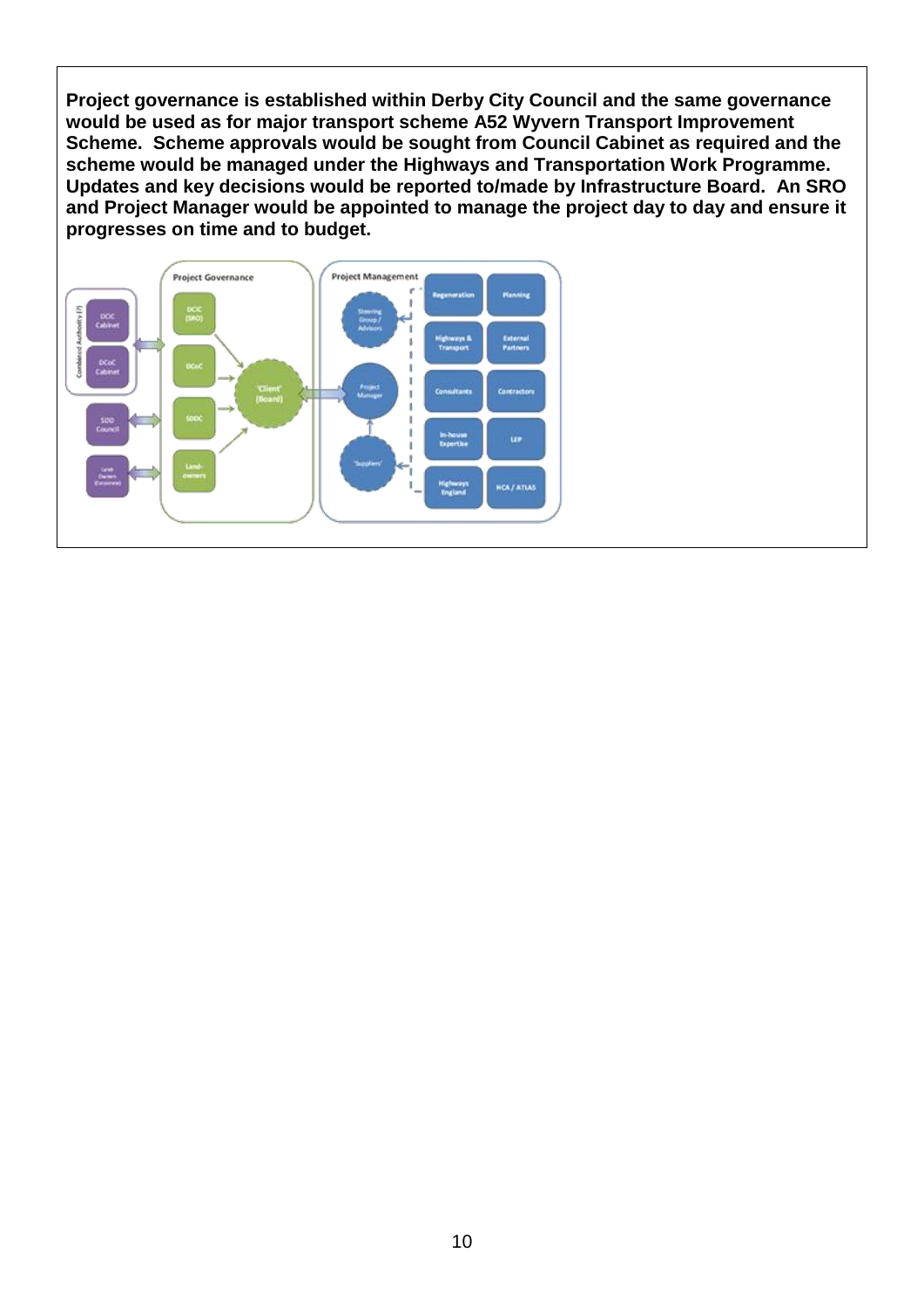## **B10. Management Case - Risk Management (Essential)**

All projects will be expected to undertake a Quantified Risk Assessment (QRA) and a risk register should be included. Both should be proportionate to the nature and complexity of the project. A Risk Management Strategy should be developed that outlines how risks will be managed.

*Please ensure that in the risk / QRA cost that you have not included any risks associated with ongoing operational costs and have used the P50 value.*

| Has a QRA been appended to your bid? | $\Box$ Yes | $\boxtimes$ No |
|--------------------------------------|------------|----------------|
|                                      |            |                |

Has a Risk Management Strategy been appended to your bid?  $\Box$  Yes  $\Box$  No

Please provide evidence on the following points (where applicable) with a limit of 50 words for each:

a) What risk allowance has been applied to the project cost?

**Risk allowance would be applied at detailed design stage when more robust cost estimates are available.**

b) How will cost overruns be dealt with?

**Detailed design of the project will provide more robust construction cost estimates and risk allowance would be applied as part of risk management. We would seek additional third party funding for a robust scheme and manage the scope of the project to bring in within budget. Framework options such as the Midlands Highways Alliance will be investigated and enable Early Contractor Involvement and value engineering.**

c) What are the main risks to project timescales and what impact this will have on cost?

**The main risk to timescale is the completion of detailed design to enable a planning application to be made Autumn 2018. In addition, progress of the scheme will be depended on gaining planning approval.**

## **B11. Management Case - Stakeholder Management (Essential)**

The bid should demonstrate that the key stakeholders and their interests have been identified and considered as appropriate. These could include other local authorities, the Highways England, statutory consultees, landowners, transport operators, local residents, utilities companies etc. This is particularly important in respect of any bids related to structures that may require support of Network Rail and, possibly, train operating company(ies).

a) Please provide a summary in no more than 100 words of your strategy for managing stakeholders, with details of the key stakeholders together with a brief analysis of their influences and interests.

**A Stakeholder Communication and Engagement Strategy will set out how we engage with stakeholders. Key stakeholders include bus operators, members of the public, local businesses, developers, user groups, Council officers and local politicians. We will build on existing communication on a project basis.**

| b) Can the project be considered as controversial in any way?    | $\Box$ Yes | $\boxtimes$ No |
|------------------------------------------------------------------|------------|----------------|
| If yes, please provide a brief summary in no more than 100 words |            |                |

c) Have there been any external campaigns either supporting or opposing the project?

Yes  $\boxtimes$ No

11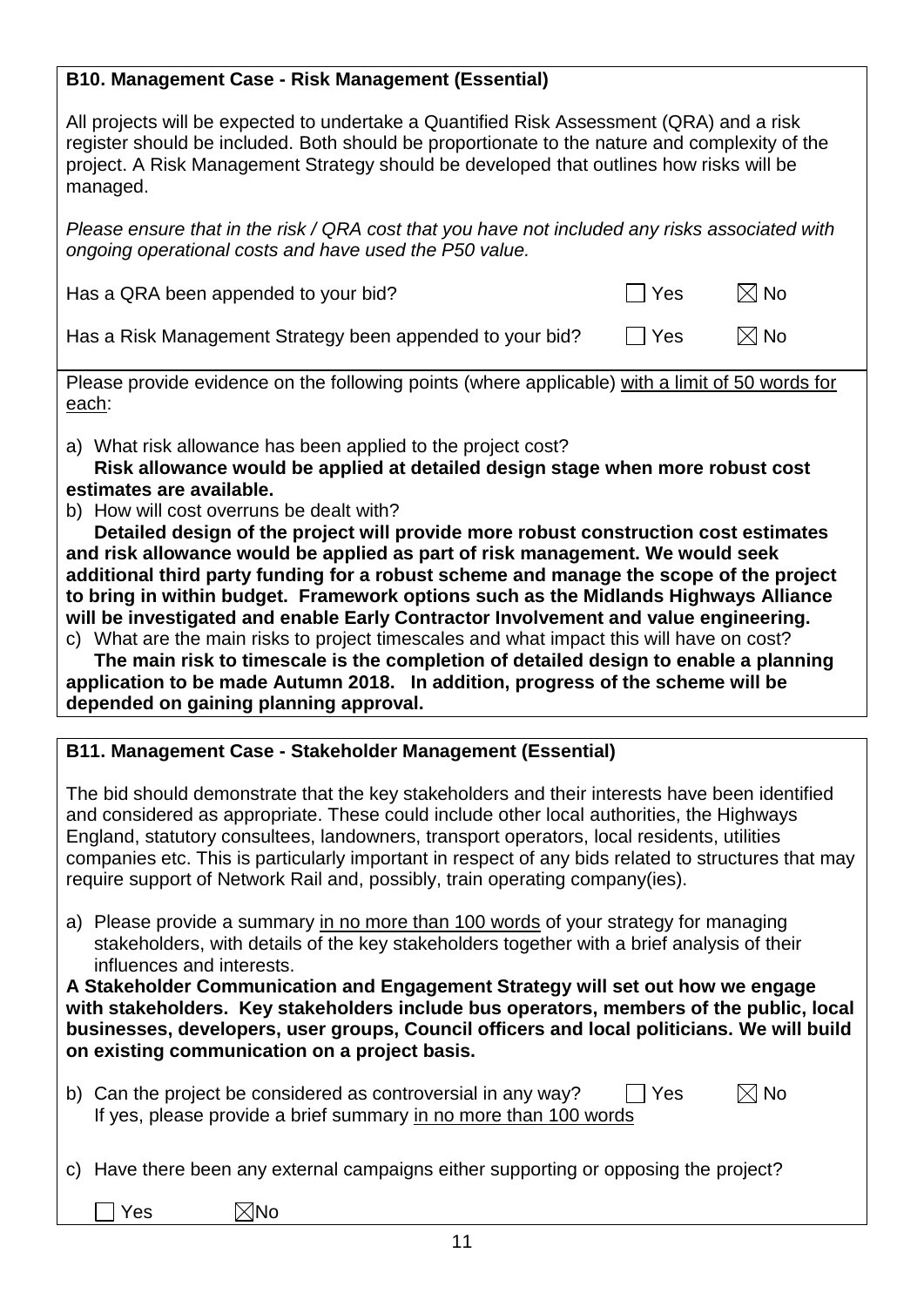| If yes, please provide a brief summary (in no more than 100 words)                                                                                                                                                                         |                                                                                               |           |     |           |                 |
|--------------------------------------------------------------------------------------------------------------------------------------------------------------------------------------------------------------------------------------------|-----------------------------------------------------------------------------------------------|-----------|-----|-----------|-----------------|
| application.                                                                                                                                                                                                                               | d) For large projects only please also provide a Stakeholder Analysis and append this to your |           |     |           |                 |
| Has a Stakeholder Analysis been appended?                                                                                                                                                                                                  |                                                                                               |           | Yes | <b>No</b> | $\boxtimes$ N/A |
| e) For large projects only please provide a Communications Plan with details of the level of<br>engagement required (depending on their interests and influence), and a description of how<br>and by what means they will be engaged with. |                                                                                               |           |     |           |                 |
| $\boxtimes$ N/A<br><b>No</b><br>Has a Communications Plan been appended?<br>Yes                                                                                                                                                            |                                                                                               |           |     |           |                 |
|                                                                                                                                                                                                                                            |                                                                                               |           |     |           |                 |
| B12. Management Case - Local MP support (Desirable)                                                                                                                                                                                        |                                                                                               |           |     |           |                 |
| e) Does this proposal have the support of the local $MP(s)$ ;                                                                                                                                                                              |                                                                                               |           |     |           |                 |
| Name of MP(s) and Constituency                                                                                                                                                                                                             |                                                                                               |           |     |           |                 |
| 1                                                                                                                                                                                                                                          | Yes                                                                                           | <b>No</b> |     |           |                 |
| $\overline{2}$                                                                                                                                                                                                                             | Yes                                                                                           | <b>No</b> |     |           |                 |
| 3                                                                                                                                                                                                                                          | Yes                                                                                           | No        |     |           |                 |

Due to elections it has not been possible to seek MP approval to include with the bid, we will seek this support and send on a response.

## **B13. Management Case - Assurance (Essential)**

We will require Section 151 Officer confirmation (Section D) that adequate assurance systems are in place.

Additionally, for large projects please provide evidence of an integrated assurance and approval plan. This should include details of planned health checks or gateway reviews.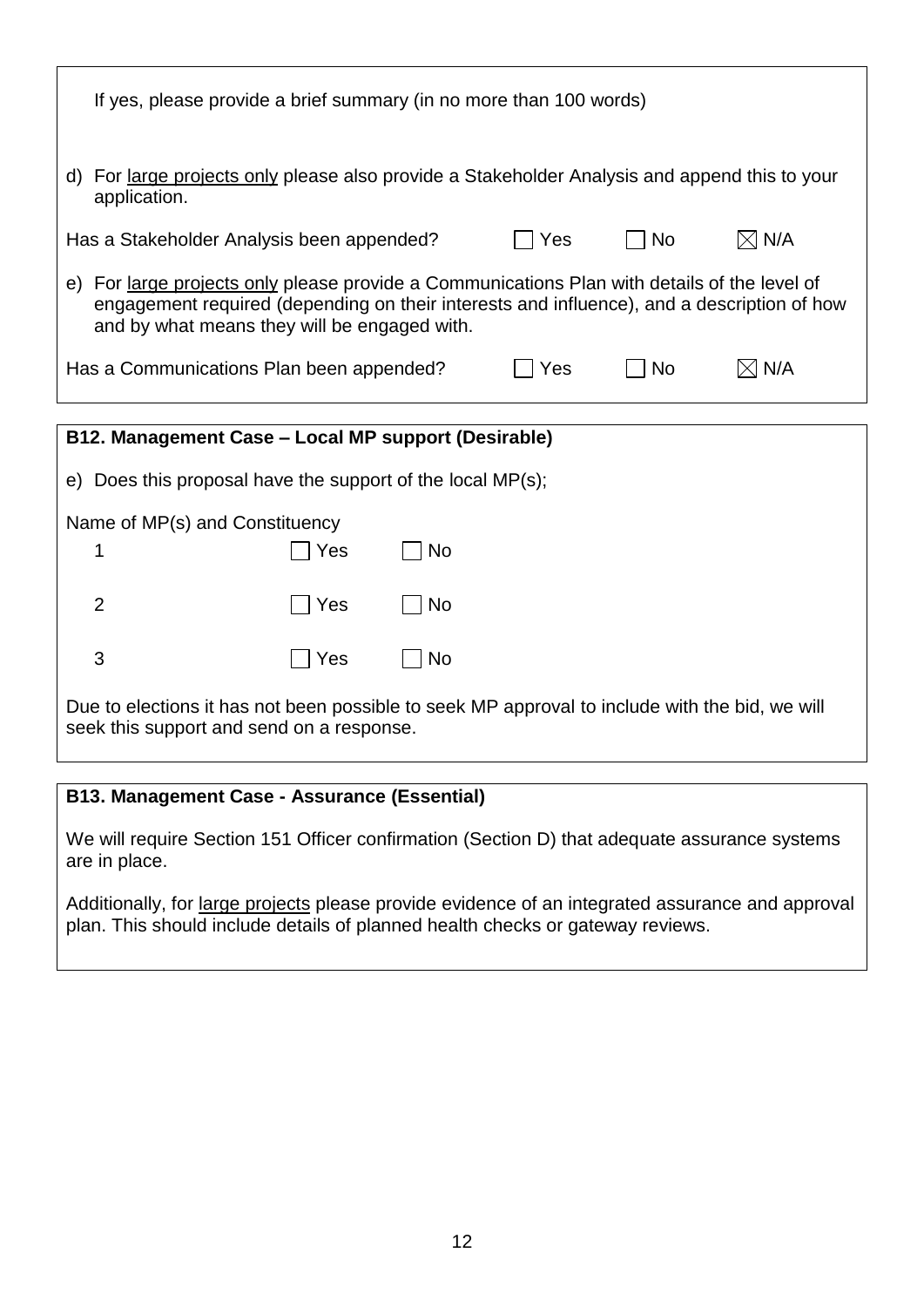# **SECTION C – Monitoring, Evaluation and Benefits Realisation**

**C2.** Please set out, in no more than 100 words, how you plan to measure and report on the benefits of this project, alongside any other outcomes and impacts of the project.

The following outputs would be monitored:

- Number of new bus bays provided<br>- Additional internal floor area within
- Additional internal floor area within the interchange facility

The following outcomes would be monitored:

- Number of passengers using interchange facility<br>- Number of journeys made by bus
- Number of journeys made by bus
- Number of new bus services serving new housing development

*A fuller evaluation for large projects may also be required depending on their size and type.*